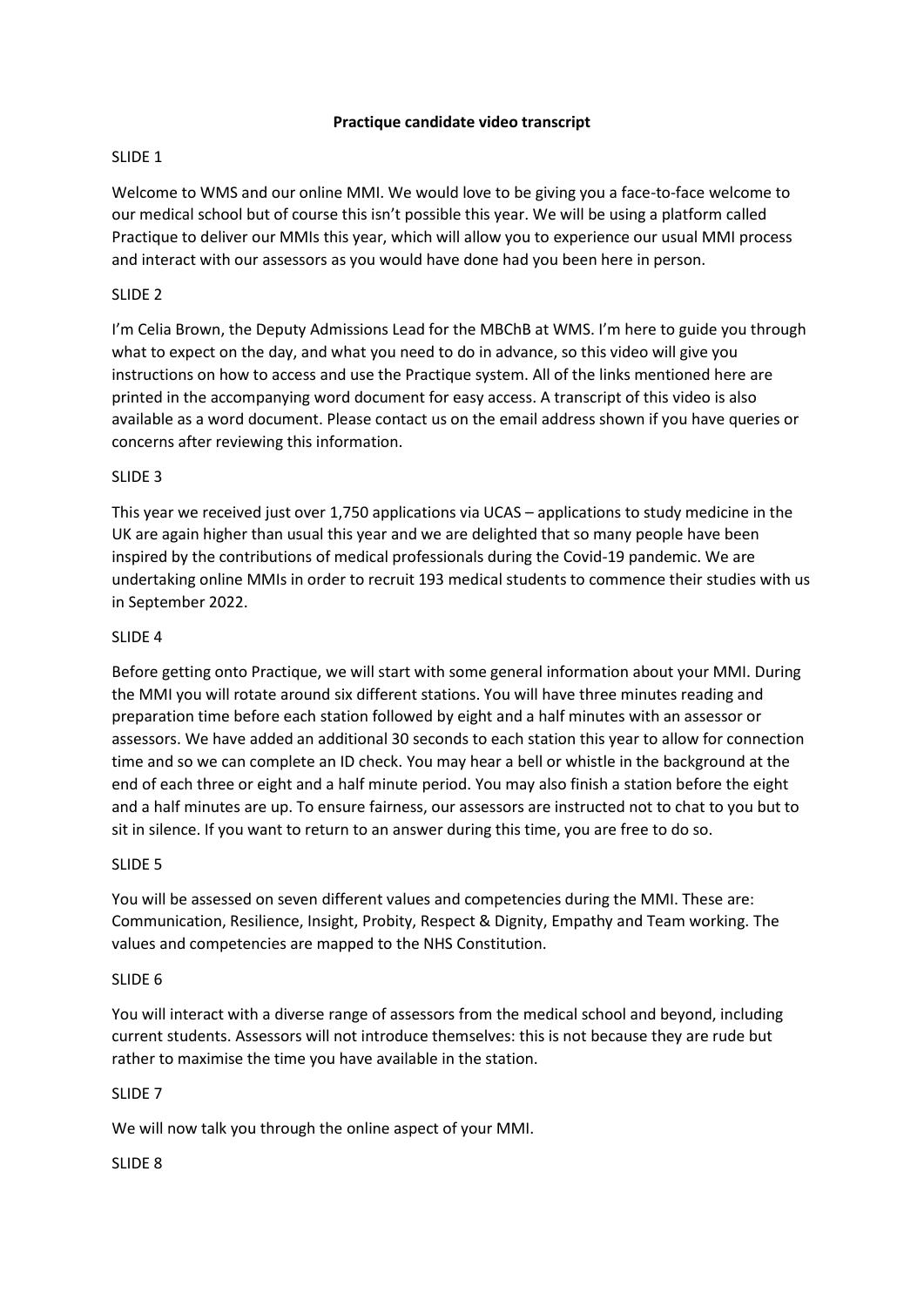Before your MMI date, it is essential that you check your device is compatible with Practique and that your broadband speed is adequate. You should use Google Chrome, Microsoft Edge, Safari or Firefox browsers, and not Internet Explorer. We recommend that you update to the latest browser version available. A full written guide to technology requirements can be downloaded from the website where you found this video. Please contact us as soon as possible (and before the date of your MMI) if you do not have the required technology (including a camera and microphone).

The Practique system does not allow you to change your background as you can in Microsoft Teams. We are aware that you may have restrictions as to where you can be for your MMI. All we ask is that, like what you choose to wear, your background is not offensive.

# SLIDE 9

Practique uses the web-based Amazon Chime communications service. You do not need to download any software onto your device. When you click the Chime Check link, you will see this screen. Click on "check my device" to begin the check.

# SLIDE 10

You should hear a beep (this will be loud if you are wearing headphones!) – if you can then click yes on the question about your speakers. You will probably need to allow Chime to access your camera and microphone. Do not worry if you get a warning on the Screen Share result – we do not need this function for our MMI. If you get a warning on the speaker, microphone or camera, please check these on your device and try another device if necessary. The camera check will fail if you are simultaneously using another app which is accessing your camera, such as Teams.

# SLIDE 11

When you access fast.com the speed test is conducted automatically and you will see a result like the one above. The minimum speed is two megabits per second. If you do not achieve this speed then try a different location.

# SLIDE 12

Make sure you log into Practique at least ten minutes before your MMI start time, so we can resolve any connection issues before your MMI begins. Your unique log in and password for Practique are your seven-digit Warwick ID number. Please do not share your ID or password with anyone else. You may wish to try logging in the day before your MMI but please, no sooner than this.

# SLIDE 13

A successful log in will bring you to this screen. At this stage, you don't need to do anything, so ignore the instruction to "Please select the exam you are taking". Simply wait for the MMI to be started centrally. If your attempt to log in fails, then please contact us via email or phone using the details in the summary document.

# SLIDE 14

We have allocated five minutes at the start of your MMI during which you will "connect" to your first examiner, so we can check you can see and hear each other. As soon as you see your screen change to the one shown here, click the "connect" button. You may get asked if you want to allow Practique to access your camera and microphone. Select "Yes" for both. If you do not click connect your examiner will not be able to talk to you!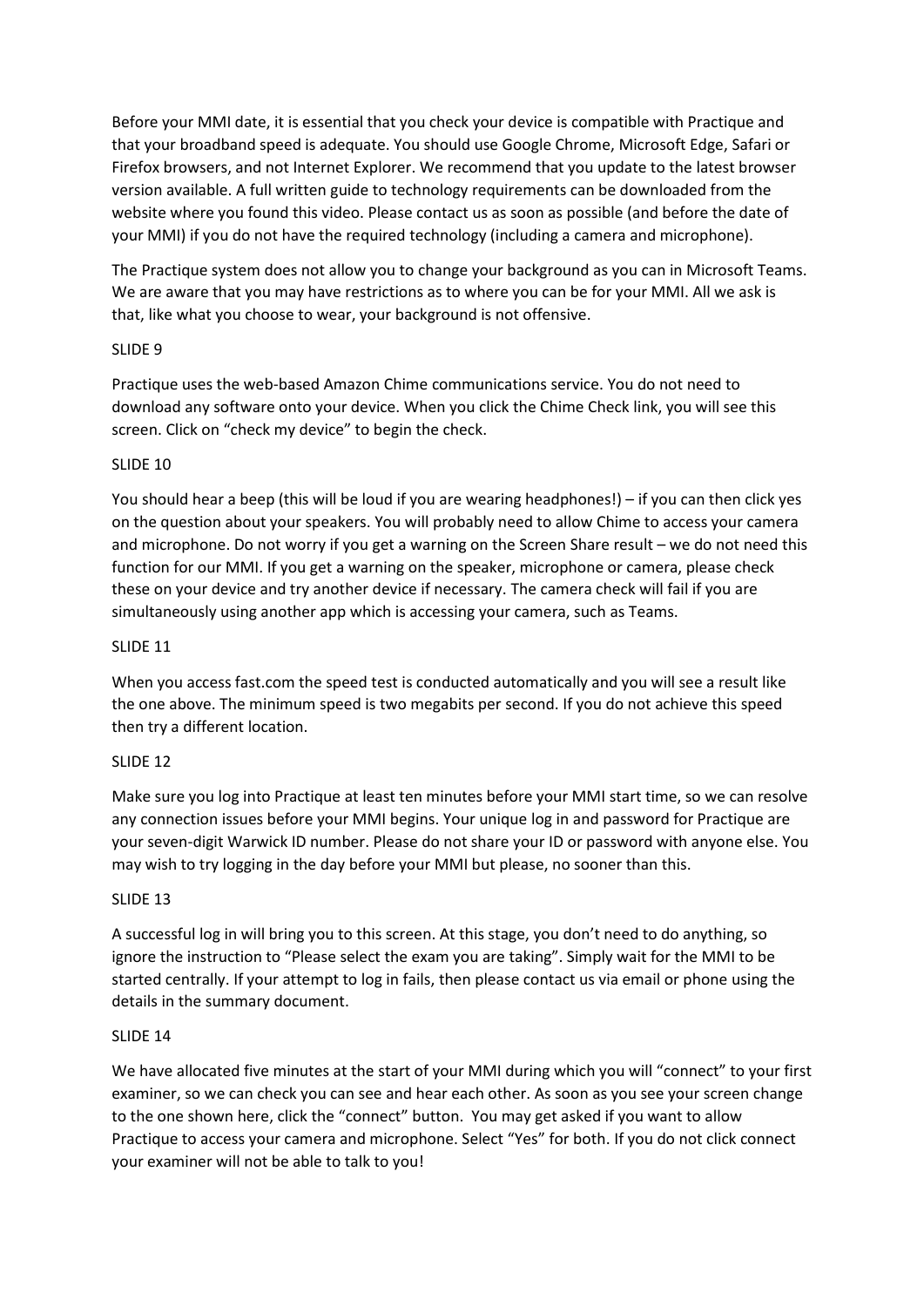## SLIDE 15

Once you and your examiner have both connected in, screens showing you both will appear and you will be able to talk to each other. On two stations there are two examiners, who will both appear on the screen.

Examiners will be on the WMS campus for the MMI so will be wearing face coverings or visors. If this is problematic – for example if you are a lip-reader – please contact us in advance so we can tell our examiners to remove their coverings when they talk to you.

Once you have confirmed that you can see and hear each other, there may be a pause before we start your MMI; we will be checking that all candidates are able to see and hear their examiner and vice versa.

Please check you can read the candidate information document by double clicking on it. You DO NOT need to read it at this stage; we are checking you can access it – if you cannot make the document larger then please inform your examiner.

## SLIDE 16

During the tech-check time, we recommend that you write down your station order. You may not be starting with station 1 as shown on this screen. For example, if you see "station 3" here you will be doing the stations in the order 3,4,5,6,1,2.

### SLIDE 17

The "Round" number tells you what number of your six stations you are on. This will be 1 for all candidates at the beginning, as it is your first station. This number will progress from 1 to 6 as you go through each station. Ignore the "Circuit" number.

## SLIDE 18

Once we have confirmed that all candidates have connected successfully, we will begin the MMI with the three minutes preparation time for your first station. If you double click on the information the document is expanded in the bottom left of the screen. If you double click again it becomes full screen as shown here. Please note this is a fictitious set of candidate instructions.

### SLIDE 19

After the reading time is complete, the timer will go and the station time will start. Close the information from full screen so you can see your examiner. To do this, click on the x button in the top right of the screen. If you need to view the instructions again during the station, you can use the Zoom and Pan functions available via the button on the left of the screen, or briefly use the full screen mode again.

### SLIDE 20

At the start of EVERY station the examiner will ask you to hold up your photo ID – passport or driving licence - with your name on it. Please have this ready to make this process as quick as possible. You will then proceed with the content of the station. In two stations – station numbers 3 and 4 – but remember you may not start with station 1 - there will be two people connecting to you. One will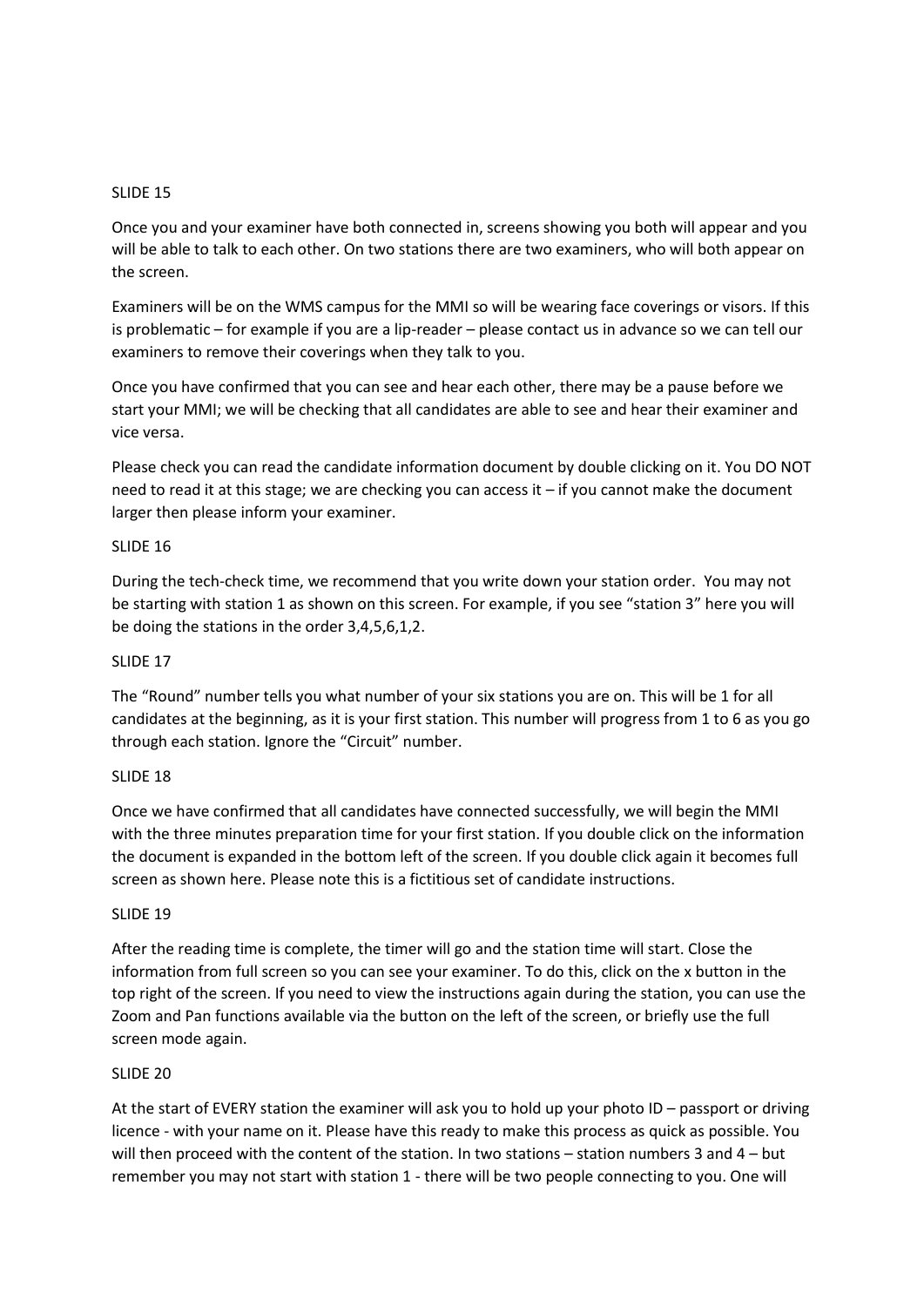perform your ID check then hand over to the other for the remainder of the station. Please ask if it is not clear whom you should be addressing.

# SLIDE 21

To help you manage your time, our web page and summary document include a link to a web-based timer. You can keep this visible as a small window on your screen, or show it on a second device during your MMI. The timer is remotely programmed by us, so you do not need to start or stop it.

### SLIDE 22

Myself, Richard Tunstall or Erin Fillmore may also be present in your interview. Please ignore them! We are here to observe the assessors – not you - and to check everything is OK.

#### SLIDE 23

At the end of your eight and a half minutes, the examiner will ask you to move onto the next station. To do this, first click "Disconnect" and second click the "Next" button. This will take you to the next station. Check you are in the correct next station by referring to your station order list.

## SLIDE 24

You will move onto the next station, and you can see the new round (round 2, as it's your second station) and station number. Click "Connect" as you did for the first station before you do anything else. You will NOT be connected to an examiner at this stage. Do not worry about this. You should read the candidate instructions for this station while you wait, again by double clicking twice to see these in the full screen. When your examiner connects with you at the end of the three-minute reading period you should close the information and again hold up your ID for them to check before the station starts. At the end of the station, click "Disconnect", "Next" and "Connect" again to take you into your third station. Continue like this until you have completed all six stations.

#### SLIDE 25

On your sixth and final station you will see that the grey "Next" button is greyed out and you cannot press it again. At the end of your time on this station, your examiner will thank you and ask you to press "Finish". Ignore any warnings about unanswered questions and click on "Finish now". This will exit you from the MMI. This will feel like an abrupt end to your MMI but please be reassured that we will contact you within a few days to let you know what happens next.

#### SLIDE 26

Our examiners will be making a note of any serious technology issues that arise during each station. We will review all of these notes to identify the impact of the issue on our ability to make a robust and fair decision. Our evidence shows that short interruptions to a station (for example, due to transient connection issues) does not impact an examiner's ability to make a fair and robust assessment of your values and competencies. Where there was a serious technology issue originating on our side, or one that could not have been prevented on your side (such as a power cut), we will most likely contact you to arrange a re-run of an affected station or of the entire MMI.

Please note that we do not usually offer re-interviews for candidates who are ill. We would require medical evidence to offer a re-interview date.

#### SLIDE 27